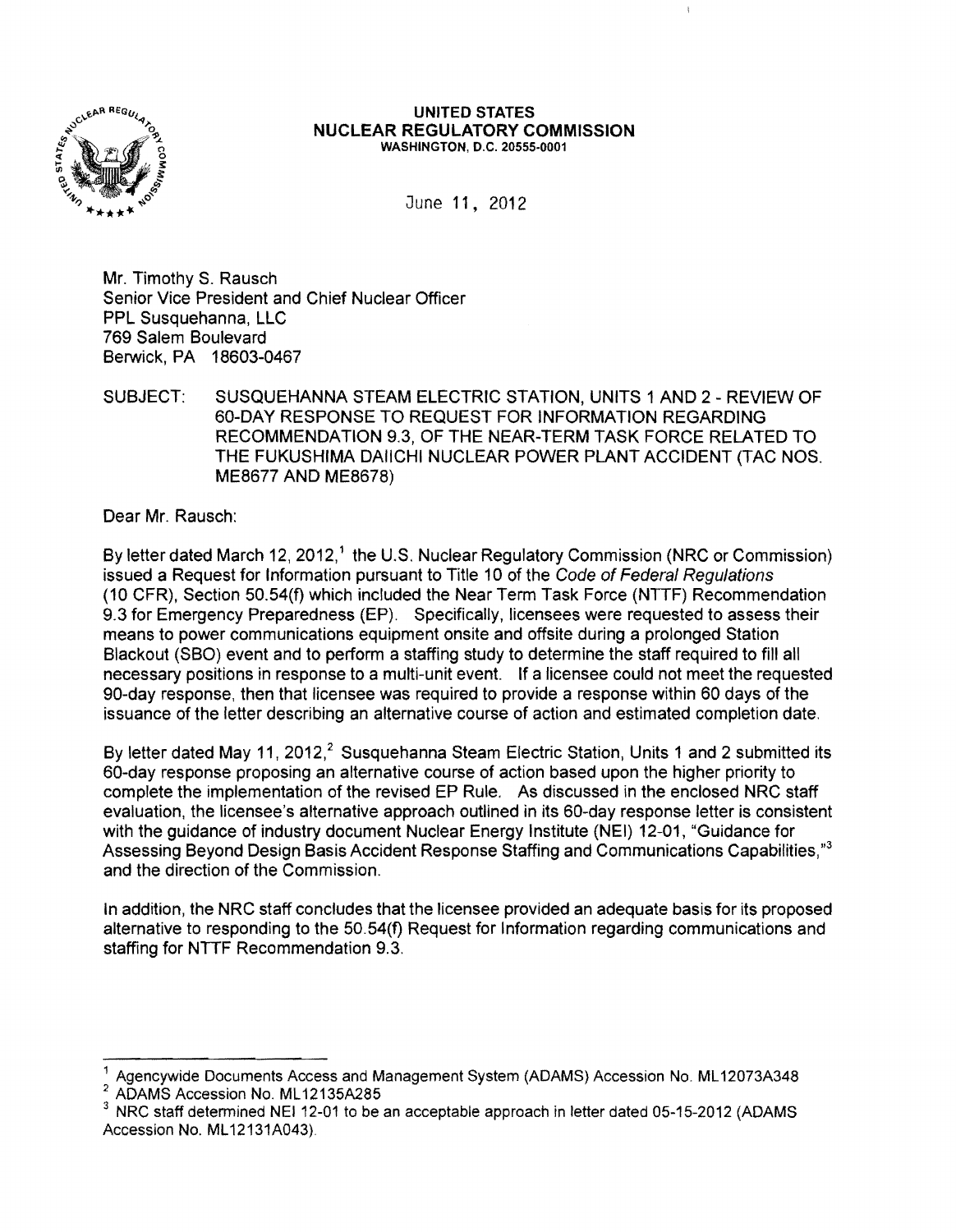$T.$  Rausch  $-2-$ 

If you have any questions, please contact me at 301-415-1603 or via e-mail at Carleen.Sanders@nrc.gov.

Sincerely,  $\hat{U}$ . Highey For

 $\mathbf{I}$ 

Carleen J. Sanders, Project Manager Plant Licensing Branch I-2 Division of Operating Reactor Licensing Office of Nuclear Reactor Regulation

Docket Nos. 50-387 and 50-388

Enclosure: Staff Evaluation

cc w/encl: Distribution via Listserv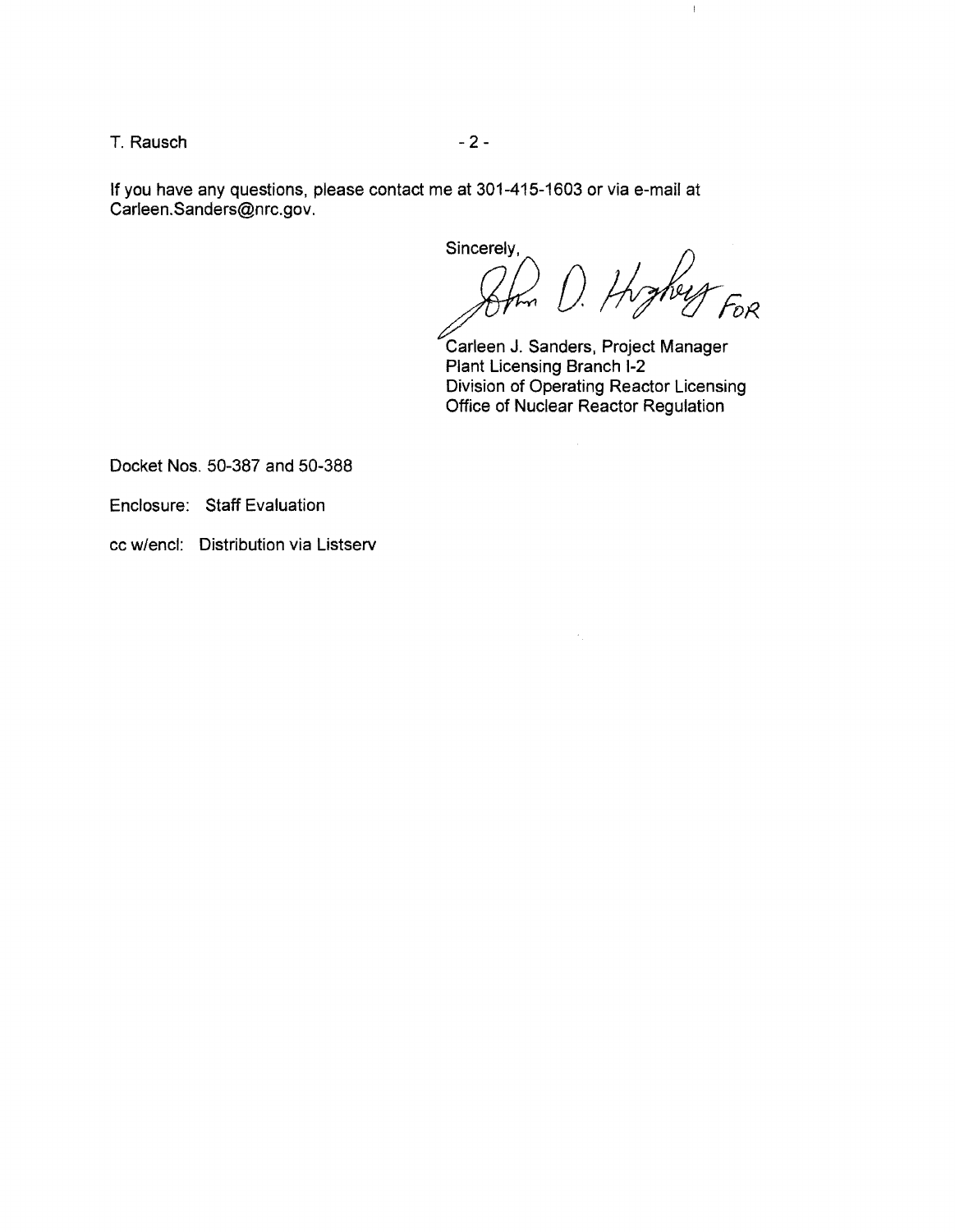## NUCLEAR REGULATORY COMMISSION STAFF EVALUATION

## INFORMATION REQUEST MADE UNDER 10 CFR SO.S4(f)

## REGARDING NEAR-TERM TASK FORCE RECOMMENDATION 9.3

# PPL SUSQUEHANNA, LLC

## ALLEGHENY ELECTRIC COOPERATIVE, INC.

#### SUSQUEHANNA STEAM ELECTRIC STATION, UNITS 1 AND 2

### DOCKET NOS. SO-387 AND SO-388

By letter dated March 12, 2012 (Agencywide Documents Access and Management System (ADAMS) Accession No. ML 12073A348), the U.S. Nuclear Regulatory Commission (NRC or Commission) issued a Request for Information pursuant to Title 10 of the Code of Federal Regulations (10 CFR), paragraph SO.S4(f) which included the Near-Term Task Force (NTTF) Recommendation 9.3 for Emergency Preparedness (EP), Specifically, licensees were requested to assess their means to power communications equipment onsite and offsite during a prolonged Station Blackout (SBO) event and to perform a staffing study to determine the staff required to fill all necessary positions in response to a multi-unit event. If a licensee could not meet the requested 90-day response, then that licensee was required to provide a response within 60 days of the issuance of the letter describing an alternative course of action and estimated completion date.

By letter dated May 3, 2012 (ADAMS Accession No. ML12125A410), the Nuclear Energy Institute (NEI) submitted NEI 12-01, "Guideline for Assessing Beyond Design Basis Accident Response Staffing and Communications Capabilities," Revision 0, May 2012. The NRC staff reviewed NEI 12-01 and found it to be an acceptable method for licensees to use when responding to the NRC's 10 CFR SO.S4(f) Request for Information regarding communications and staffing for EP. This staff evaluation is focused specifically on the licensee's response to the 10 CFR SO.S4(f) letters and not on the associated Orders.

By letter dated May 11, 2012 (ADAMS Accession No. ML 1213SA28S), PPL Susquehanna, LLC (PPL), submitted its 60-day response to the 10 CFR SO.S4(f) Request for Information proposing an alternative course of action based upon the higher priority to complete the implementation of the revised EP Rule. The NRC staff reviewed the licensee's proposed alternative against the guidance contained in NEI12-01. In addition, the NRC staff also considered the direction given by the Commission in the Staff Requirements Memorandum (SRM) to SECY 12-002S, "Proposed Orders and Requests for Information in Response to Lessons Learned from Japan's March 11, 2011, Great Tohoku Earthquake and Tsunami," dated March 9,2012 (ADAMS Accession No. ML 120690347). This SRM stated, in part, that:

Completing implementation activities associated with the rule we have already promulgated has greater safety significance and also involves the coordinated actions of our partners in State and local governments. Substantial public credibility benefits accrue from continuing these activities as a priority.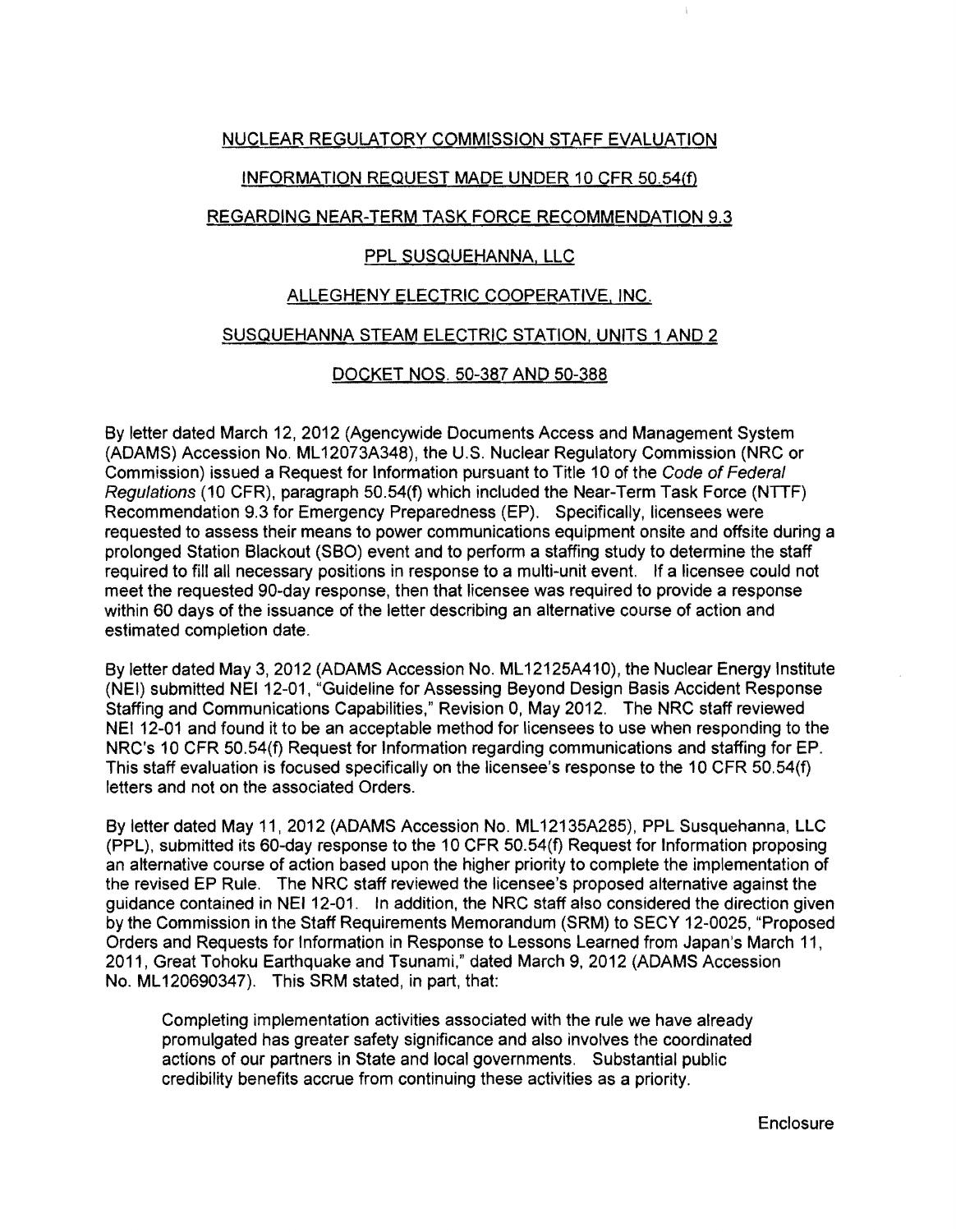The NRC staff considers the existing EP framework and regulations provide reasonable assurance of adequate protection of public health and safety in the event of a radiological emergency. The revised EP rule that was promulgated on November 23, 2011, initiated a number of activities that will enhance EP programs, including conducting a staffing analysis and enhancing public notification systems. The implementation of the EP rule was given priority by the Commission and the NTTF recommendations should not displace ongoing work that has greater safety benefit, higher priority, or is necessary for continued safe operation of nuclear power plants. The NTTF Report concluded that continued operation and continued licensing activities do not pose an imminent risk to the public health and safety and are not inimical to the common defense and security.

The phased approach to responding to the 10 CFR 50.54(f) letters, combined with the definition of new response requirements associated with Fukushima NTTF Recommendation 4.2, as subsequently modified by the NRC staff and issued as NRC Order EA-12-049 (ADAMS Accession No. ML 12054A736), will ensure that enhancements will be made to staffing and communications by licensees. It should be noted that the 10 CFR 50.54(f) letter and implementation of the Order includes completion of actions related to response assignments, staffing changes, issuance of new or revised procedures or guidelines, and training. Activities are ongoing by both the NRC and industry to initiate interim actions as a result of lessons learned from the events which will be provided in the 90-day response such as:

- Methods to access the site
- Notification of staff
- Interim actions taken to date

Given the above and that the licensee's approach was found to be consistent with the guidance of NEI 12-01 and the direction of the Commission, the NRC staff concludes that the licensee has provided an adequate basis for its proposed alternative responding to the 10 CFR 50.54(1) letters regarding communications and staffing for Recommendation 9.3.

 $\bar{1}$